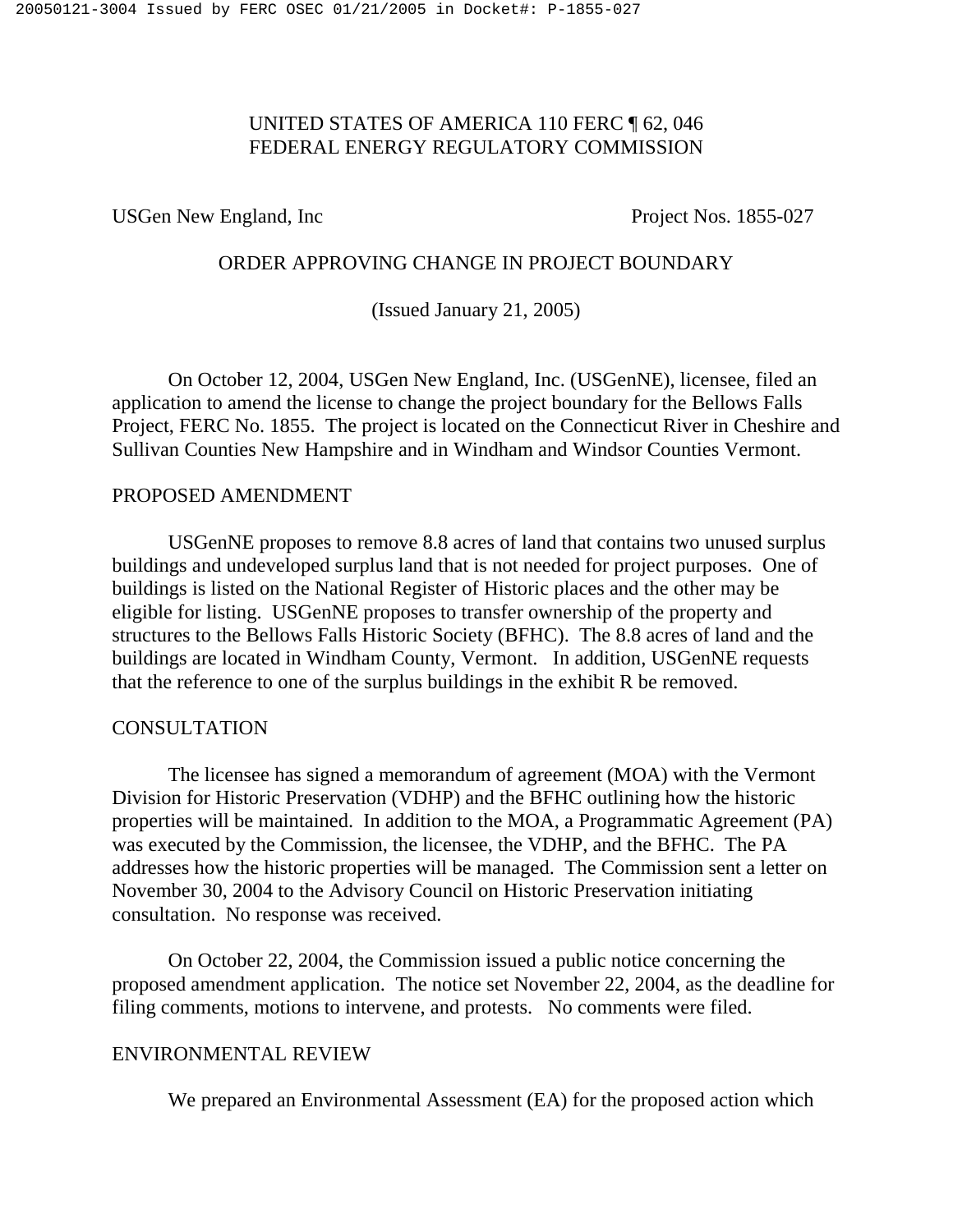contains staff's analysis of the potential environmental impacts. We conclude in the EA that approval of the proposal would not constitute a major federal action significantly affecting the quality of the human environment. A copy of the EA is attached to this order.

The removal of the 8.8 acres from the project boundary would not affect terrestrial and aquatic resources or recreational opportunities at the project. The only adverse effect of the proposed action is that the 8.8 acres will be removed from federal jurisdiction. This is an adverse effect to historic properties that will be mitigated by the programmatic agreement between the Commission, the licensee, the BFHS, and the Vermont SHPO, which was executed on December 22, 2004. The historic properties would continue to be used by the public and preserved according to the PA.

The environmental analysis performed by Commission staff demonstrates that removing the lands in question from the project boundaries will not significantly affect the ability of the project to meet its purposes, including recreation, protection of historic properties, and management of the environment. We therefore conclude that the lands are not necessary for project purposes, and that their removal will not alter the public interest balancing underlying the 1979 Order Issuing New License.

## DISCUSSION

This order approves the proposed boundary change by the removal of 8.8 acres of land and buildings from the license. The Exhibit K drawing filed on October 12, 2004 did not include a surveyors stamp as required by 18 C.F.R. § 4.39, and three reference points as required by 18 C.F.R. § 4.41. Since the exhibit drawing involves a change to the licensed project boundary USGenNE should file updated project boundary maps for the entire project (23 maps) that meet § 4.39 and 4.41. Ordering paragraph B requires the licensee to file revised Exhibit K drawings for the entire project. In addition, the October 12, 2004 filing did not include a revised Exhibit R drawing to reflect the deletion of the subject surplus buildings. Ordering paragraph (C) requires the licensee file a revised Exhibit R drawing.

## The Director orders:

(A) The request to modify the project boundary, as described in the October 12, 2004 filing is approved.

(B) Within 45 days of the date of issuance of this order, the licensee shall file, for Commission approval revised Exhibit K drawings for the entire project (23 maps), prepared in accordance with 18 C.F.R. § 4.39 and 4.41. The revised exhibits must reflect the changes in the project boundary as approved in this order.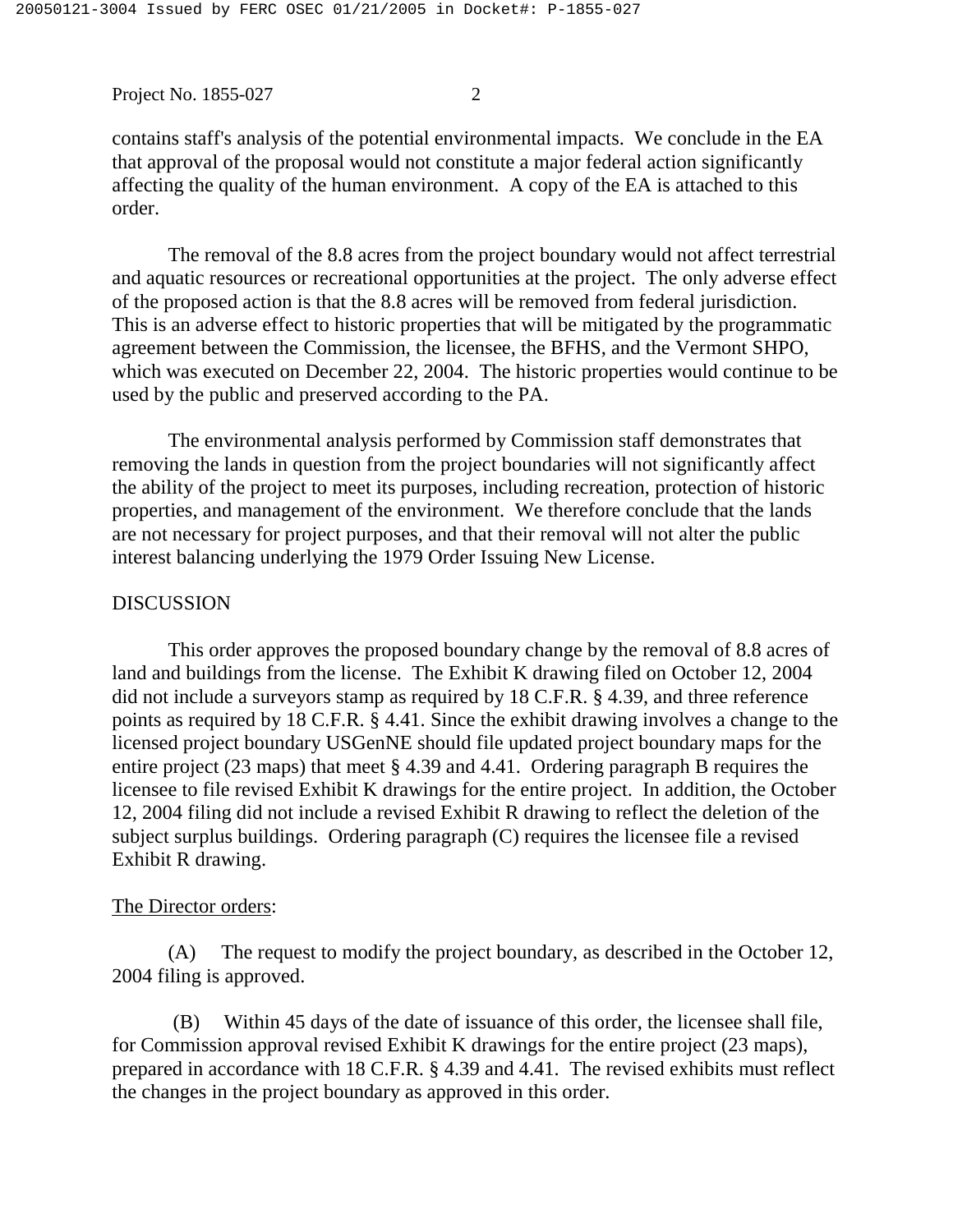(C) Within 45 days of the date of issuance of this order, the licensee shall file, for Commission approval, a revised Exhibit R drawing (General Recreation Map) for the project to reflect the deletion of the surplus buildings.

(D) This order constitutes final agency action. Requests for rehearing by the Commission may be filed within 30 days of the date of issuance of this order, pursuant to 18 C.F.R. §385.713.

> Mohamad Fayyad Engineering Team Lead Division of Hydropower Administration and Compliance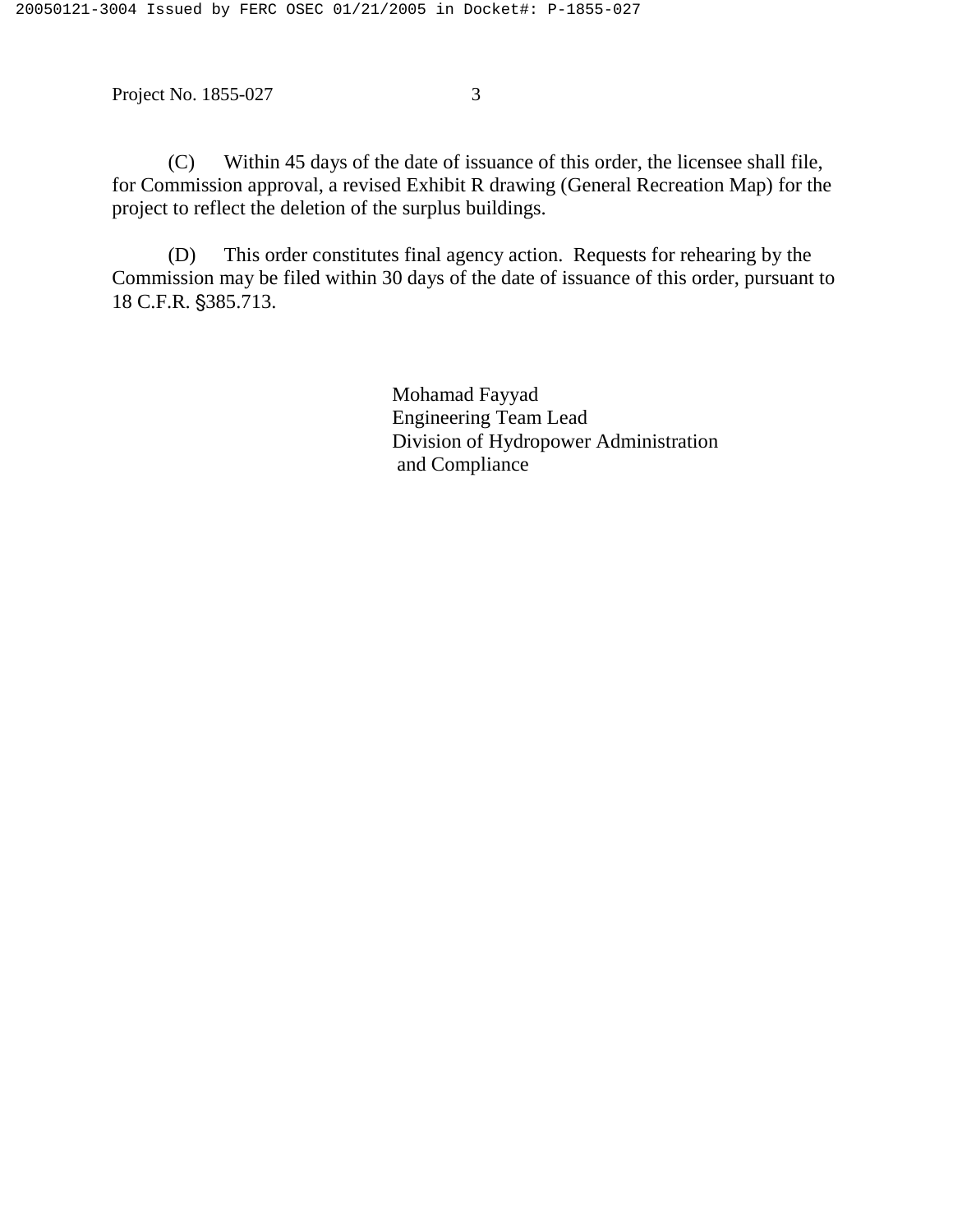#### ENVIRONMENTAL ASSESSMENT

## APPLICATION FOR NON-CAPACITY RELATED LICENSE AMENDMENT

#### REMOVAL OF PROPERTY FROM PROJECT BOUNDARY

Bellows Falls Hydroelectric Project FERC No. 1855-027 Vermont

Federal Energy Regulatory Commission Office of Energy Projects Division of Hydropower Administration and Compliance 888 First Street, NE Washington, DC 20426

January 2005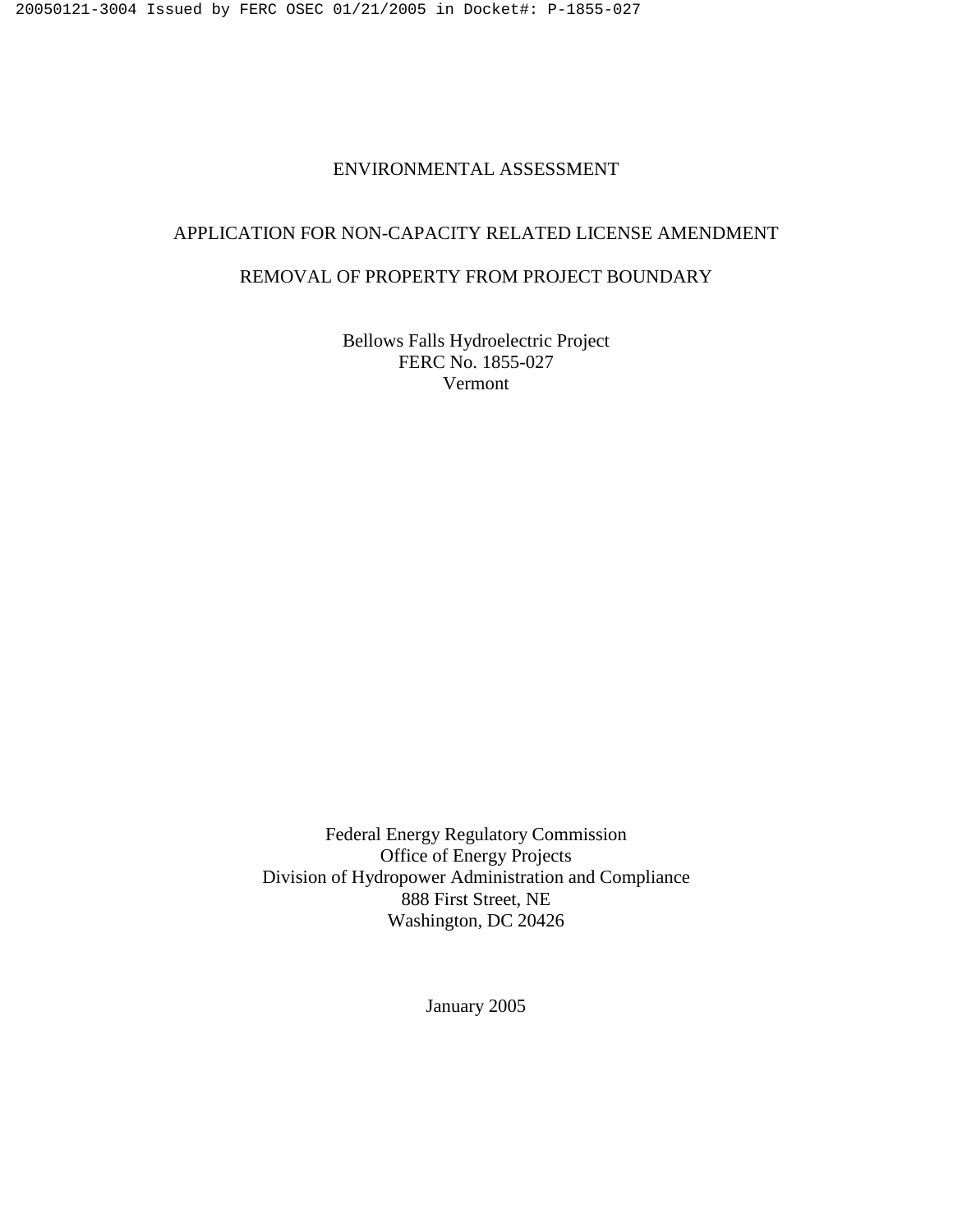#### **ENVIRONMENTAL ASSESSMENT**

## **Federal Energy Regulatory Commission Office of Energy Projects Division of Hydropower Administration and Compliance Washington, DC**

#### **Bellows Falls Project FERC Project No. 1855-027**

## **1.0 APPLICATION**

| <b>Application Type:</b> | Non-capacity related license amendment |
|--------------------------|----------------------------------------|
| Date Filed:              | October 12, 2004                       |
| Applicant:               | USGen New England, Inc.                |
| Water Body:              | <b>Connecticut River</b>               |
| Counties:                | Chesire and Sullivan                   |
| State:                   | New Hampshire                          |
| Counties:                | Windham and Windsor                    |
| State:                   | Vermont                                |
|                          |                                        |

#### **2.0 PURPOSE AND NEED FOR ACTION**

On October 12, 2004, USGen New England, Incorporated (licensee) filed a non-capacity related license amendment application. The licensee requests authorization to remove 8.8 acres from the project boundary.

The licensee requested the change because the land contains two unused surplus buildings and undeveloped surplus land that is not needed for project purposes. The two surplus buildings are of interest to the Bellows Falls Historic Society (BFHS) since one of the buildings (the Adams Grist Mill) serves as the BHFS' museum and is listed on the National Register of Historic Places. The other building may be eligible for listing. The licensee proposes to transfer ownership of the property and its structures to the BFHS for their continued use and preservation.

#### **3.0 PROJECT DESCRIPTION**

The Bellows Falls Project consists of a 643-feet long, 30-feet high concrete gravity dam that creates a reservoir with a surface area of about 2,804 acres, a length of 26 miles and a shoreline of 72 miles. The project has a 1,700 feet long power canal and a 900 feet long tailrace. The powerhouse contains three generating units each rated at 13,600 kW.

The 8.8 acres proposed for removal is located downstream of the powerhouse at the southern terminus of the project boundary. The land has a right-of-way granted to the Town of Rockingham for an access road to the municipal sewer plant located on an adjacent parcel of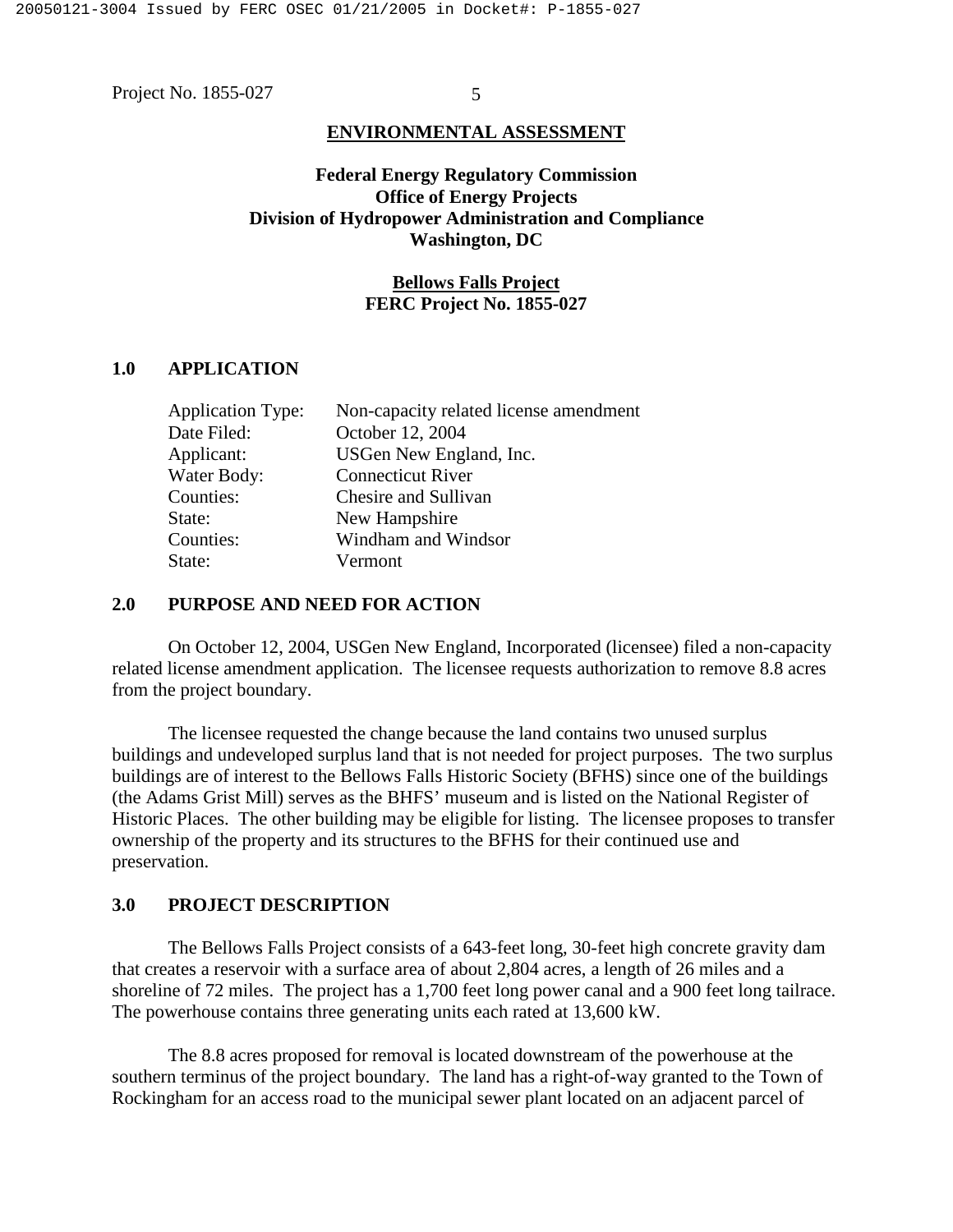Town-owned-land. The easement runs through the center of the property proposed for transfer. The licensee will maintain a 100-foot-wide easement to continue to provide a southerly route of ingress and egress to the powerhouse. The property lies between the Connecticut River and the Boston and Maine Railroad. The historic structures are located in the more urban northern portion of the property to be transferred, while the remaining property is undeveloped land characterized by shrubby vegetation and scattered trees. The southern boundary of the 8.8 acres is bordered by the sewage treatment facility.

## **4.0 PROPOSED ACTION AND ALTERNATIVES**

## **4.1 Proposed Action**

The licensee is proposing to remove 8.8 acres of undeveloped surplus land and two surplus buildings from the project boundary and convey the property including the buildings to the BFHC. The licensee has signed a Memorandum of Agreement (MOA) with the Vermont Division for Historic Preservation (VDHP) and the BFHC outlining how the historic properties will be maintained.

#### **4.2 No-Action Alternative**

Under the no-action alternative the Commission would deny the amendment application and require the licensee to retain the land and the two surplus buildings within the project boundary.

## **5.0 CONSULTATION**

The Commission issued a public notice of the application for amendment of license on October 22, 2004. The comment period ended on November 22, 2004. No comments were received on the public notice. In addition to the MOA, a Programmatic Agreement (PA) was executed by the Commission, the licensee, the VDHP, and the BFHC on December 22, 2004. The PA addresses how the historic properties will be managed after the transfer of lands. A letter initiating consultation was sent to the Advisory Council on Historic Preservation on November 30, 2004. No response was received from the Council, indicating that they did not wish to participate in this proceeding or to provide comments.

## **6.0 AFFECTED ENVIRONMENT**

#### **6.1 Terrestrial Resources**

The Bellows Falls Project is located on the Connecticut River one mile above the Saxtons River and three miles below the Williams River in the towns of Rockingham, Vermont and Walpole, New Hampshire. The project is located in a fairly populated area although the topography is hilly and thickly forested below the dam. Railroad lines run along both banks of the reservoir. Many natural areas along the shoreline are managed for wildlife. The remaining project lands are either undeveloped or used for cropland or livestock grazing.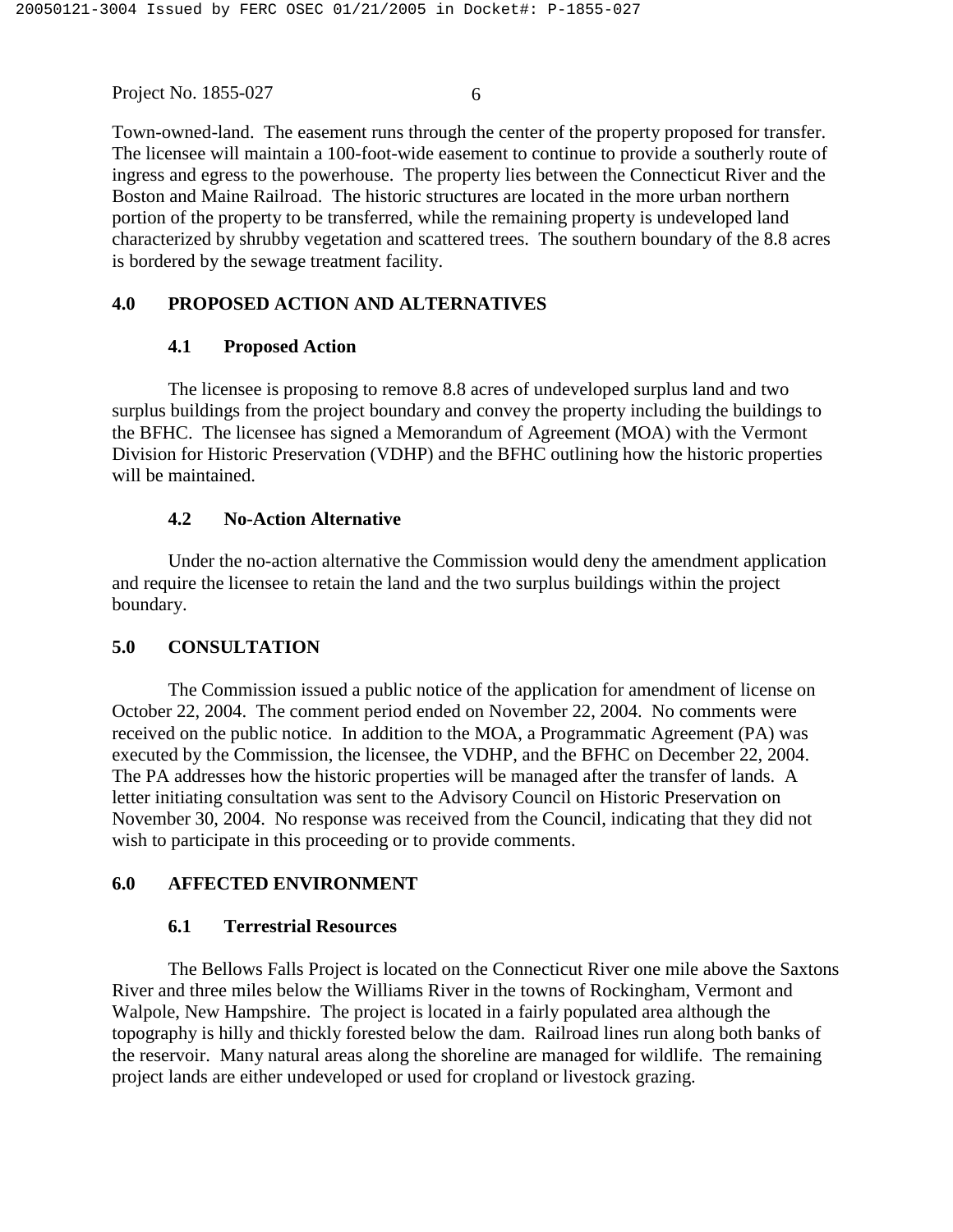The Herrick's Cove area has been identified as an Important Bird Area by the Vermont Audubon Society. The site is characterized as a river delta with associated riparian habitat. The site is a migratory stopover with more than 220 identified bird species (Audubon Vermont 2004). The site supports a large diversity of migratory land birds, shore birds, and waterfowl. The State of Vermont also leases, from the licensee, 100 acres of wetlands for the management of a waterfowl nesting area. Common wildlife in the area includes beaver, deer, muskrat, bobcat, and raccoon.

#### **6.2 Aquatic Resources**

The reservoir has a water surface area of 2,804 acres, a length of 26 miles and a 72 mile shoreline. The drainage area above Bellows Falls dam is over 5,400 square miles, or about 50 percent of the total Connecticut River Basin area. The facility is operated run-of-river. The 1,700 power canal and bypass reach are characterized by a deep dry gorge which only receives flow during floods and spring freshets. The project usually hosts an annual Bassmaster Fishing Tournament.

In 1981, a vertical slot fish ladder was installed as part of the Atlantic Salmon Restoration Program to return American shad and Atlantic salmon to their natural spawning grounds in the river's tributaries. The Vermont Fish and Game Department perform fish enumeration and operate the ladder. A viewing window and gallery are available to the public in the visitor center.

The licensee provides a minimum flow of 1,083 cfs below the project to protect downstream habitat and wildlife. No minimum flow is provided in the bypass reach. The Connecticut River north of the dam is generally considered safe for swimming (Connecticut River Joint Commissions 2004).

#### **6.3 Recreation**

The project provides four primary recreation sites and several smaller informal areas. One of the primary recreation sites contains a visitor center which allows public viewing of the fish ladder. The three remaining primary recreation sites offer a boat launch and picnic facilities. There is a canoe portage on the left bank of the river.

The informal sites include Indian carvings, the Frank Adams Grist Mill, and the Charlestown Canoe Rest Area, which houses a two-platform tent site used by canoeists coming down river. The project also includes the Clay Brook Natural Area which is an open tract of feeowned land.

#### **6.4 Cultural Resources**

The project contains Indian carvings or petroglyphs, discovered in the bedrock in the bypass reach. The licensee supported an archaeological study of the area and the carvings were uncovered for public viewing. The Frank Adams Grist Mill, located near the powerhouse, was renovated and is open to the public on weekends. As previously mentioned, the Mill houses the